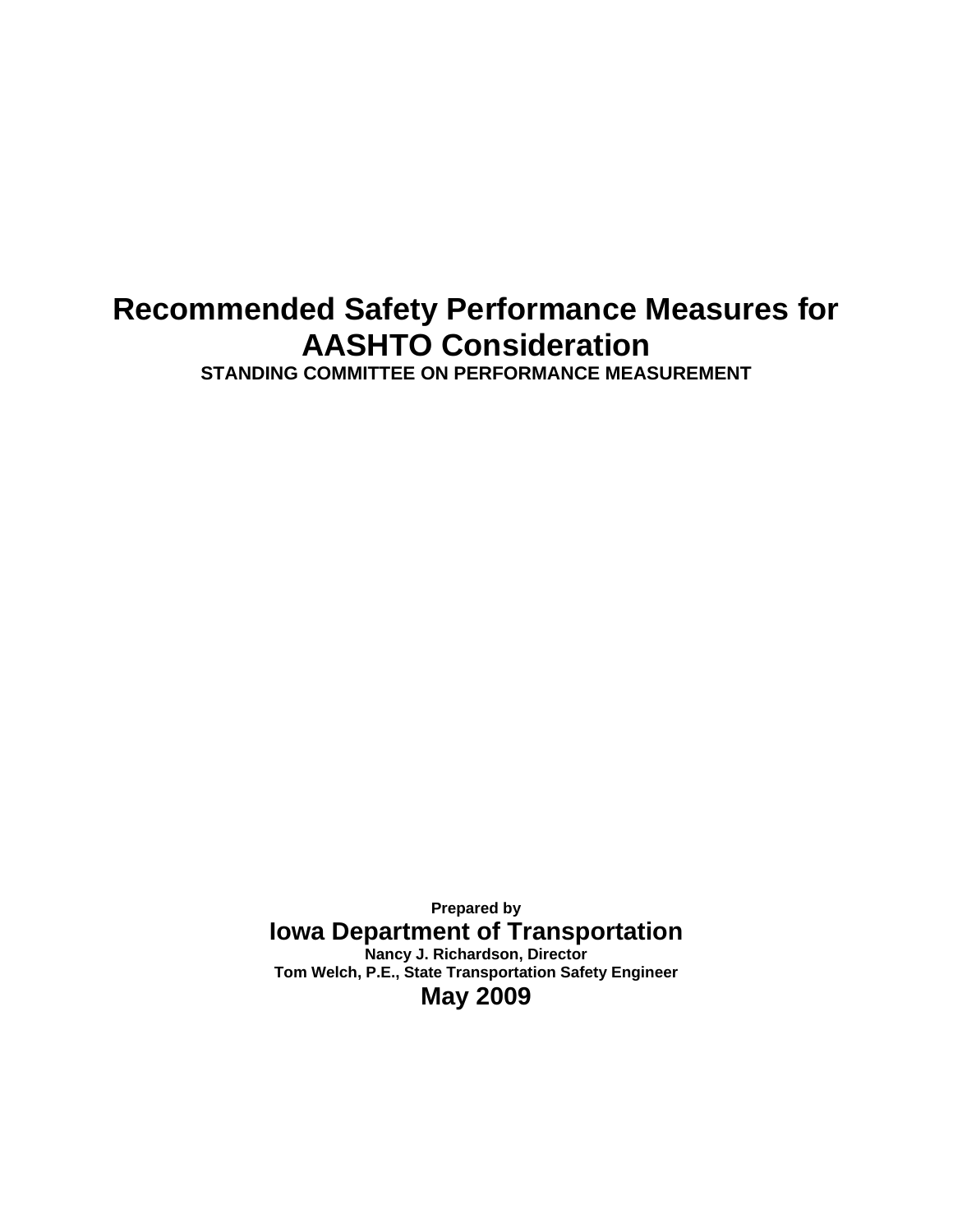The current AASHTO Safety goal, established in 2007, is a 50% reduction in annual fatalities within 20 years. This will require an average annual reduction of about 1,000 fatalities each year. Progress towards this goal was made in both 2007 and 2008.



*\* 2008 preliminary* 

However, it will be difficult to sustain this progress in future years. There are a number of safety performance measures which states could use to evaluate their highway safety programs, monitor their progress toward the national goal and assist them in programming safety funds to optimize the reduction of both fatalities and major injuries.

Several safety performance measures are discussed in the draft report prepared on performance measures by Cambridge Systematics for AASHTO. Other performance measures are included in the August 2008, USDOT/NHTSA report titled, *Traffic Safety Performance Measures for States and Federal Highway*. Following are the two currently recommended performance measures for State DOTs, as well as two additional safety performance measures.

# **Safety Performance Measures Recommended for State DOTs**

### **1. Annual Number of Roadway Fatalities**

The most obvious roadway safety goal is to save lives, and fatalities per year is easily tracked and understood. Unfortunately, because fatal crashes are such rare events, small fluctuations related to a wide range of factors can lead to wide variations in the number of roadway fatalities over a short time period. This is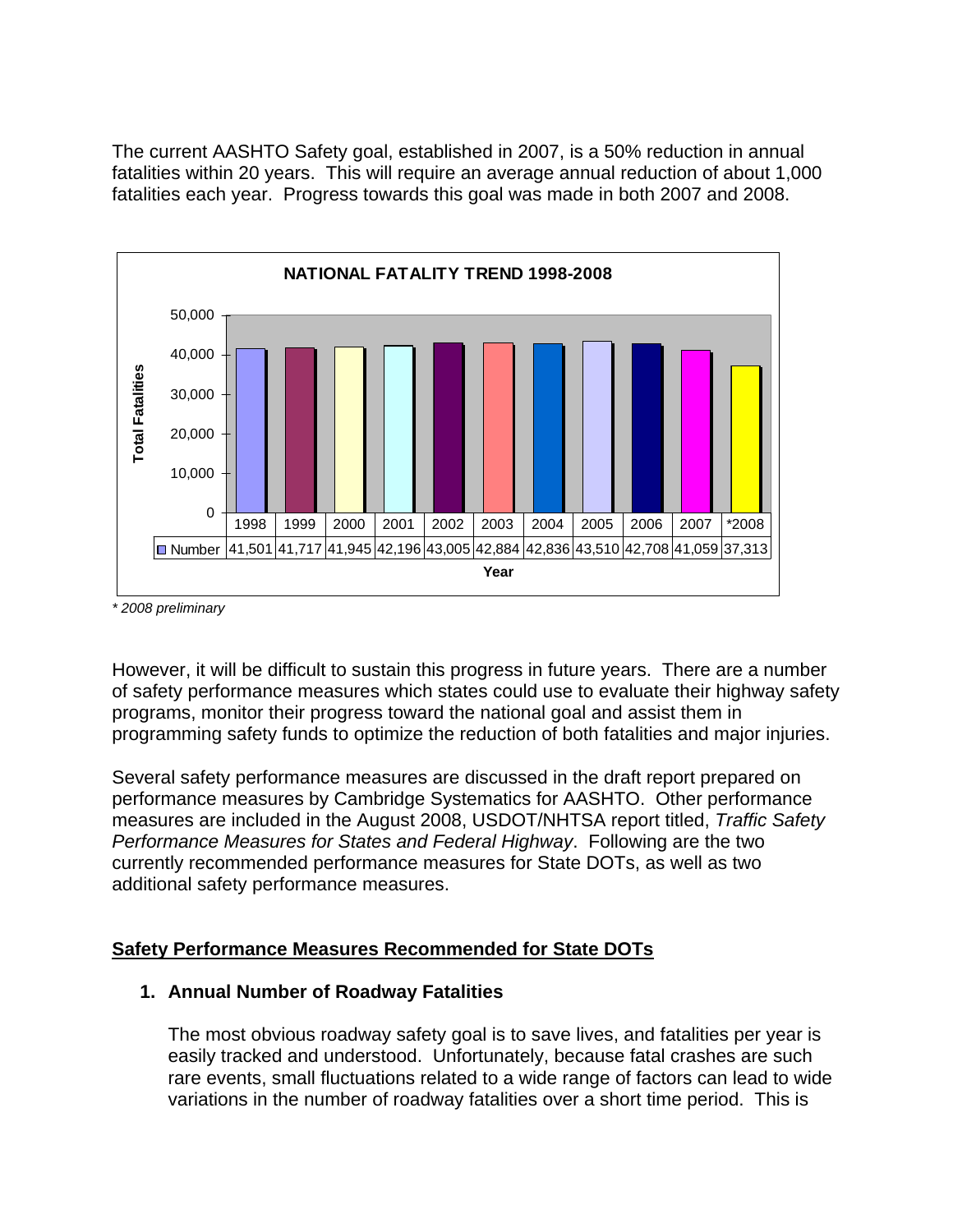especially true for states which have relatively few fatal crashes per year. For this reason, the number of fatalities in a single year is not necessarily the best indicator of an overall increase or decrease in the safety of a roadway system.

## **2. Three or Five-Year Moving Average of Annual Fatalities**

Using the average annual number of fatalities over a three-year or five-year period is still based on readily available roadway fatality data, and it keeps the simple metric of "fatalities per year." However, it has the added benefit of incorporating more years of data. By looking at the average of multiple years of data, the year-to-year peaks and valleys are smoothed out and an overall trend is easier to identify. The following figure shows the sporadic ups and downs in annual fatalities in Iowa, compared to the general downward trend seen in the plot of the five-year average annual fatalities.



#### **Iowa Roadway Fatalities**

The decision to use three or five-year averages should depend on the exposure level in each state and number of fatalities per year. In general, states with a higher number of highway fatalities would be better served by using a three-year running average. Using fewer years provides more immediate feedback, but is also subject to wider fluctuations which may not be directly related to changes in roadway safety.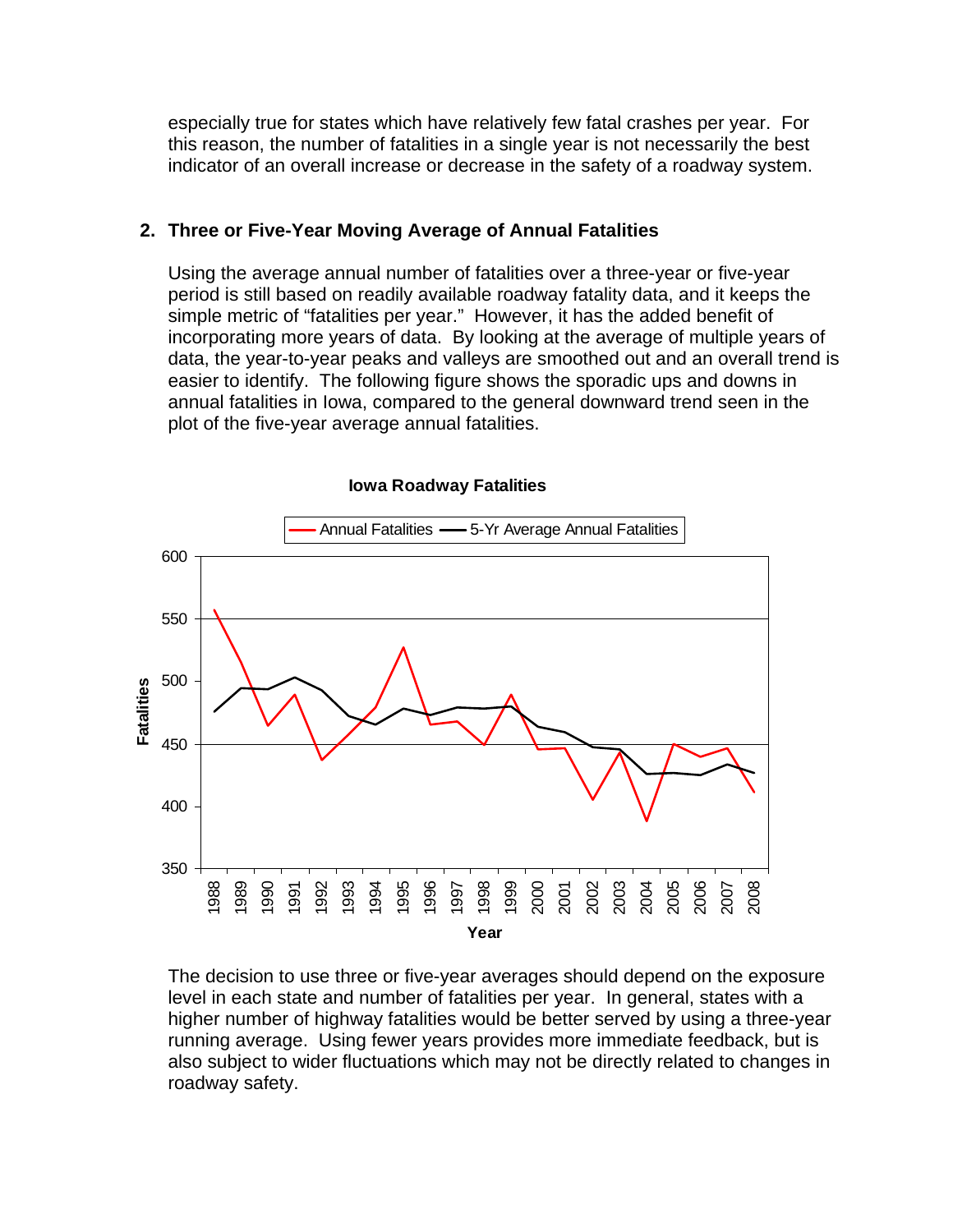# **Other Excellent Safety Performance Measures**

## **3. Annual Number of Fatalities and Major Injuries**

As previously discussed, it is difficult to track the safety performance of a roadway system using fatalities because fatal crashes are such rare events. There are several good reasons to consider including both fatalities and major injuries. First, crashes resulting in major injuries can have a very significant negative impact on the quality of life of the victims. Second, the difference between a fatal crash and a major injury crash can often come down to factors not related to the roadway, such as the individual's prior health, the vehicle type and safety features, or the timing and quality of emergency response. Adding major injuries and fatalities provides more data and a better representation of the safety performance.

The following chart provides an example of why fatalities alone can be misleading as the sole safety performance measure. Both 2007 and 2008 had a higher number of fatalities than in 2002. However, both years had substantially fewer *total* fatalities and major injuries.

| i alahticə and major injuricə |      |              |      |      |      |            |       |  |
|-------------------------------|------|--------------|------|------|------|------------|-------|--|
|                               |      |              |      |      |      |            |       |  |
| <b>Year</b>                   | 2002 | <b>2003</b>  | 2004 | 2005 |      | 2006: 2007 | 2008* |  |
| Fatal                         | 405  | $\mid$ 443   | 388  | 450  | 439  | 446        | 411   |  |
| <b>Major</b><br>Injury        | 2232 | $\cdot$ 2051 | 2173 | 2090 | 1889 | 1976       | 1829  |  |
| Totals                        | 2637 | $\cdot$ 2494 | 2561 | 2540 | 2328 | 2422       | 2240  |  |
|                               |      |              |      |      |      |            |       |  |

# **State of Iowa Fatalities and Major Injuries**

*\* 2008 preliminary*

At this time, many states are unable to collect reliable crash data for major injury crashes on all roadways. In addition, inconsistency exists with what is considered a major injury.

### **4. Performance Measures to Optimize State Highway Safety Program Investments**

Highway fatality and major injury trends are directly impacted by a state's safety program investments. Tracking the number of fatalities (and major injuries if possible) for each emphasis area of a state's Strategic Highway Safety Plan can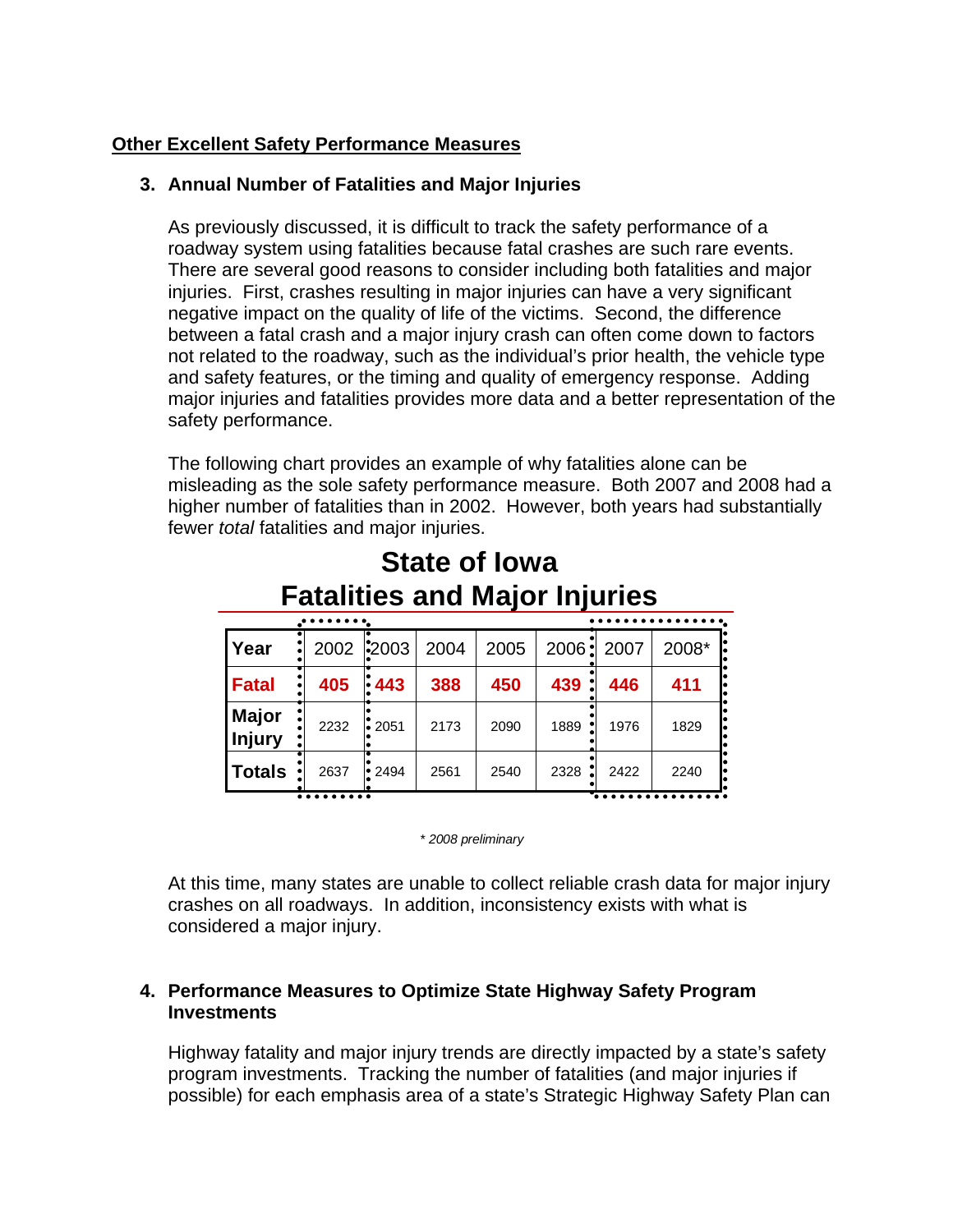help that state target their limited safety funds to the areas where they are needed most.

As an example, the following chart was developed in 2006, when Iowa was developing its Safety Plan. The chart showed a high number and increasing trend in run-off-the-road crashes. As a result, Iowa placed more focus on reducing lane departure crashes with strategies such as paved shoulders, shoulder and centerline rumble strips, median cable, low cost improvements at high crash curves, etc.



Please note that these categories are not necessarily mutually exclusive. Typical yearly fatality totals for lowa range from 400-450 deaths.

A similar format can also be used to compare the most recent annual data in each emphasis area to both the previous year and previous five-year average time period.